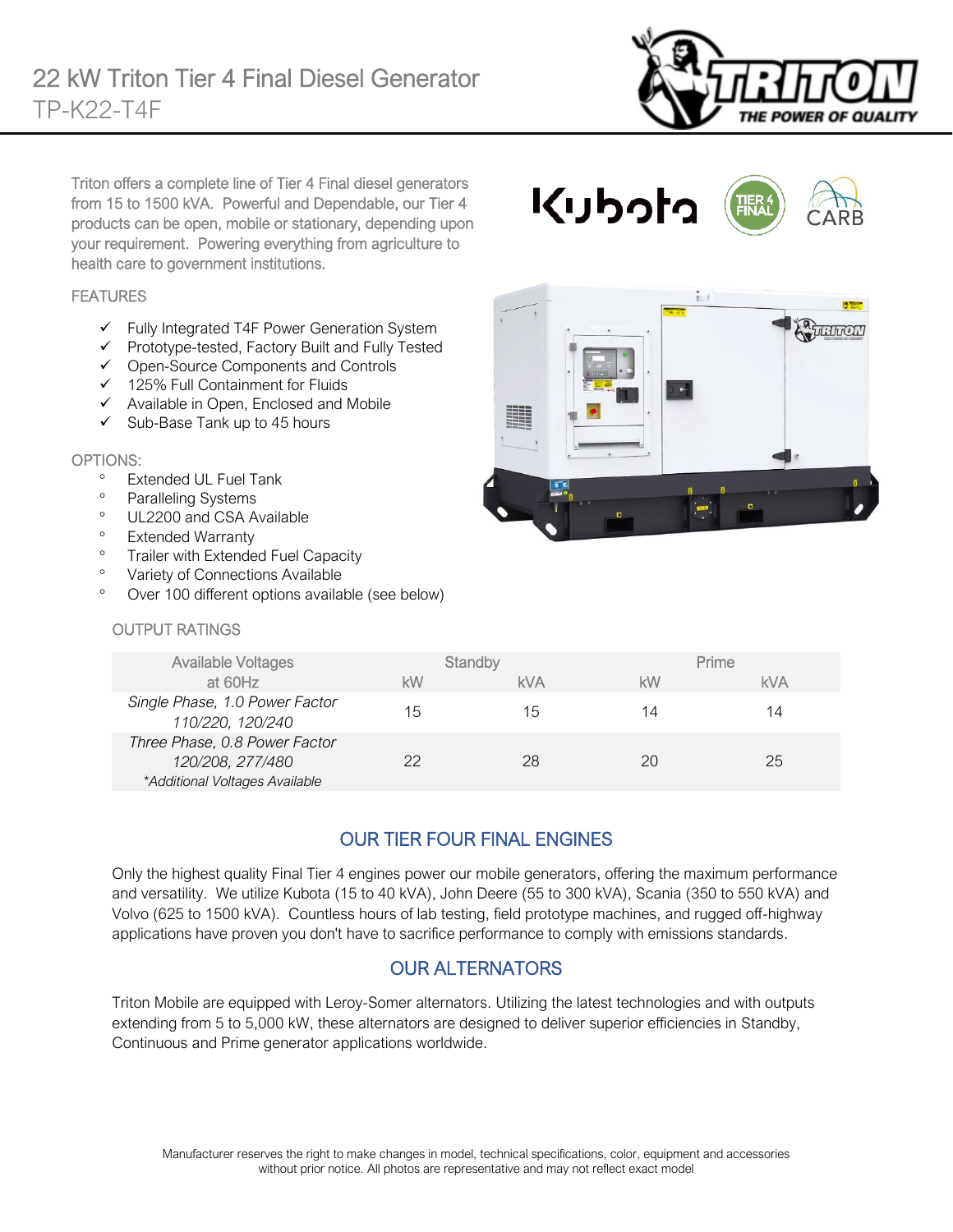

## ENGINE INFORMATION

| Engine Make                       | Kubota                 |
|-----------------------------------|------------------------|
| Model                             | D11803-CR-TIE4BG       |
| <b>Tier Rating</b>                | Tier 4 Final           |
| Engine Speed (RPM)                | 1800                   |
| Engine Power Output at rated RPM  | 28 kWm / 37.4 HP       |
| Cooling                           | <b>Radiator Cooled</b> |
| Aspiration                        | Turbocharged           |
| <b>Total Displacement (Liter)</b> | 1.826                  |
| No. of Cylinders and Build        | 3, in line             |
| <b>Bore and Stroke</b>            | 87 x 102               |
| <b>Compression Ratio</b>          |                        |
| Governor                          | Mechanical             |
| Fuel Consumption (L/hr)           |                        |
| Full Load                         | 5.8                    |
| 75% Load                          | 4.6                    |
| 50% Load                          | 3.4                    |
| Oil Capacity (Liter)              | 11                     |
| Coolant Capacity (Liter)          | 9                      |

### ALTERNATOR INFORMATION

| Manufacturer                          | Leroy Somer                                                     |
|---------------------------------------|-----------------------------------------------------------------|
| Design                                | Brushless single bearing, revolving field                       |
| <b>Stator</b>                         | 2/3 pitch                                                       |
| Rotor                                 | Single bearing, flexible disc                                   |
| <b>Insulation System</b>              | Class H                                                         |
| <b>Standard Temperature Rise</b>      | 125 -163°C Continuous                                           |
| Exciter Type                          | <b>Self Excited</b>                                             |
| <b>Phase Rotation</b>                 | A(U), B(V), C(W)                                                |
| <b>Alternator Cooling</b>             | Direct drive centrifugal blower fan                             |
| AC Waveform Total Harmonic Distortion | No load < $1.5\%$ . Non distorting balanced linear load < $5\%$ |
| Telephone Influence Factor (TIF)      | <50 per NEMA MG1-22.43                                          |
| Telephone Harmonic Factor (THF)       | $<$ 2%                                                          |

## DEEP SEA 7420 DIGITAL CONTROLLER

- Adaptable for a wide variety of single gen-set applications, supporting diesel, gas and petrol engines.
- Monitors engine speed, oil pressure, coolant temperature, frequency, voltage, current, power and fuel level, giving you comprehensive engine and alternator protection.
- <sup>o</sup> Easy USB configuration via the DSE PC Suite or directly through the controller's panel.
- Additional Synchronization Model (DSE8510) available upon request on customized equipment.

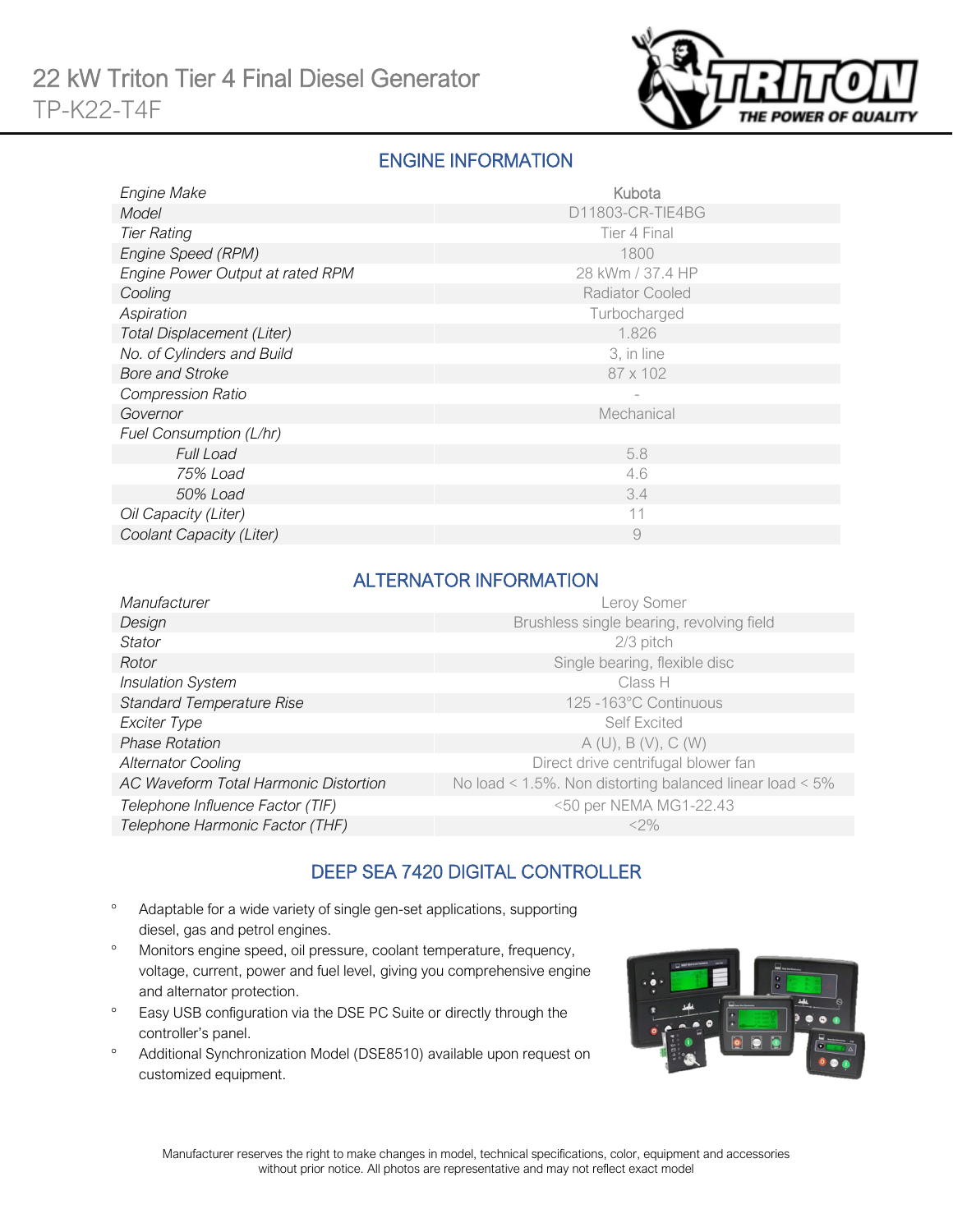

## STANDARD ITEMS

Engine System:

Ī

- o Oil Drain Pump
- o Tier 4 Final Certification
- o Electronic Governor
- o Full Fluid Containment
- Fuel System
	- o Fuel Valve for External Tank
	- o Primary Fuel Filter
	- o Fuel Capacity: XXX liters
	- o Flexible Fuel Lines
- Electrical System
	- o Side Mounted Control Panel
	- o Unit Mounted Mainline Circuit Breaker
	- o Battery Switch
- Cooling System
	- o 45º C Ambient Temperature Rating
	- o 50/50 Ethylene glycol antifreeze
	- o Radiator Drain Extension
- ✓ Generator Set
	- o Mounted on Heavy Duty Steel Base
	- o Full Factory Load Bank Testing
	- o Sub-Base Lifting Points
	- o Forklift Pockets for Easy Transport
- **Alternator** 
	- o 12 Lead Leroy-Somer Alternator
- ✓ Enclosure
	- o Stainless Steel Hinges and Locks
	- o Ultra-Quiet Enclosure
	- o Powder Coated Finish
	- o Easy Access to All Service Points
	- o Fully Sound Attenuated (66db at 7 meters)
	- o Advanced Water and Dust Proofing

# OPTIONAL ITEMS

- Engine System:
	- o Upgraded Exhaust Silencers (Hospital, Residential, Critical)
	- o Heavy Duty Air filters
	- o Oil Heater
	- o Block Heater (Circulating, up to 5000 Watt)
- Fuel System
	- o Fuel Cooling System
	- o Extended Fuel Tank
- Electrical System
	- o 2,3 or 4 Position Voltage Switch
	- o Battery Charger (Standard and Float Type)
	- o Additional Circuit Breakers
	- o Shunt Trips
	- o Electrically Controlled Breakers
	- o Paralleling Systems
	- Electrical Connections (Cam-Locks, Refer Plugs, Distro Panel, and more)
- Cooling System
	- o Upgraded Radiator Systems
	- o Marine Grade Radiator
- Generator Set
	- o Seismic Isolators
	- o Remote Mounted Control System
- <sup>o</sup> Enclosure
	- o 20 and 40' Container Packages
	- o Custom Paint Colors
- <sup>o</sup> Alternator
	- o Marinization (2-3 times dipped)
	- o Permanent Magnetic Generator
- <sup>o</sup> Trailer
	- o Standard Trailer
	- o Trailer with Extended Fuel Tank
	- o Rhino Coating

### Additional Options

o Please inquire, Triton can assist in engineering nearly any option